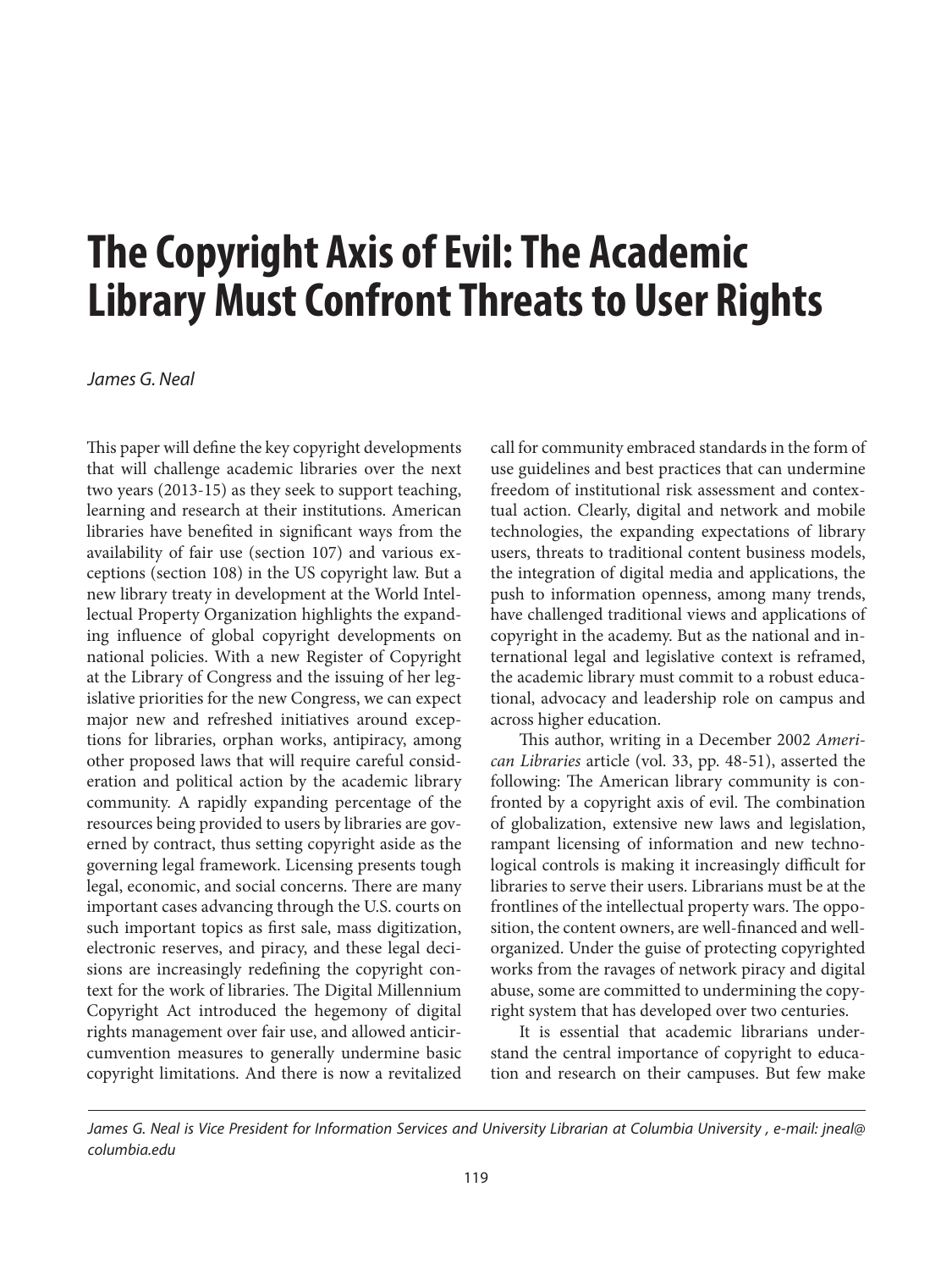the commitment to understand the complexities of the law and the implications for library collections and services, leaving advocacy and action to a few knowledgeable experts. It is frequently talked about but rarely presented in the context of academic library relevance and success. Fair use and other exceptions in U.S. copyright law represent hard-won victories for the academic library community, but even these limited advantages are at risk. Libraries advance and assert the public interest, but the ability to use content for learning and scholarship is increasingly constrained.

Copyright in the U.S. has its roots in the Constitution, and is based on a fundamental balancing of the interests of copyright owners and users. Copyright assigns to the owner of a work control or exclusive rights to prohibit others from using that work in specific ways without permission, and to profit from the sale or sharing of that work for a fixed period of time. These exclusive rights constitute a monopoly over reproduction, distribution, adaptation, public performance, and public display. However, these rights are restricted to allow limited uses of the copyrighted work, particularly if the uses offer societal benefits.

Works may be copyrighted when they are fixed in a tangible medium of expression. An important test of copyright protection is the requirement that the work demonstrate a level of originality, something more than a "merely trivial variation" and more than the product of "sweat of brow." There is a public domain where works are not protected by copyright, and this includes materials that have reached the term limit of copyright protection and publications issued by the federal government, for example.

U.S. copyright law also reflects a series of specific and general exceptions and limitations to copyright. Specific exceptions, like interlibrary loan, preservation and copies for users are captured in Section 108 of the law. Fair use is a more general and ambiguous exception included in the law as a defense against claims of inappropriate uses of a work. In determining whether an action meets the test of fair use, the courts have traditionally applied four measures: purpose or character of use, nature of the work, the amount of the material that is used, and the impact on the market.

Copyright has developed in an international context since the late 19th century. The World Intellectual Property Organization (WIPO) is playing an increasingly influential role in the formulation of national policies. The treaties adopted at WIPO in late 1996,

which spawned the Digital Millennium Copyright Act in the U.S., stimulated broad efforts to update national copyright laws to reflect the expanding importance of digital communication. Global economics is encouraging countries to work through the World Trade Organization (WTO) to establish new rules covering international trade, including intellectual property. The General Agreement on Trade and Tariffs (GATT) and the agreement on Trade-Related Aspects of Intellectual Property Rights (TRIPS), for example, authorize countries to file complaints for noncompliance and allow the use of trade sanctions or fines as retaliation. Market competition is driving nations to adopt copyright-harmonization strategies. Bi-lateral and multilateral trade agreements, which might sometimes be referred to as "copyright imperialism," are imposing very conservative practices in countries which seek access to U.S. markets. International copyright agreements are not always in compliance with and supportive of American copyright traditions and practices, and not always in the interest of libraries. The "Draft Law on Copyright," issued by the international organization Electronic Information for Libraries is a useful model for a comprehensive global reform and renewal of copyright laws that would advance the interests of libraries and their users. New WIPO treaties focused on copyright exceptions for the visually handicapped/print-disabled, and on general exceptions and limitations for libraries, are capturing wide attention.

Another important theme is the expanding role of licensing as the means for libraries to provide access to information for their users. At its core, licensing is a legal matter, defining through contract the terms of use and the costs of access. But licensing is also an economic issue—not only the price paid, but also the costs of negotiating, managing, and supporting the license. It is a political issue, driven by the legal and legislative changes that threaten to undermine the application of copyright and fair use to electronic information. It is a psychological issue, dependent on personal and organizational strength, commitment, durability, and tolerance to achieve favorable contract terms. It is a social issue because the cost and quality of access and use is too often determined by the ability to pay and skills of negotiation. We face an information divide heaped on top of a digital divide, and the creation of classes of users driven by licensing terms. Will licensing and contract supplant the role of copy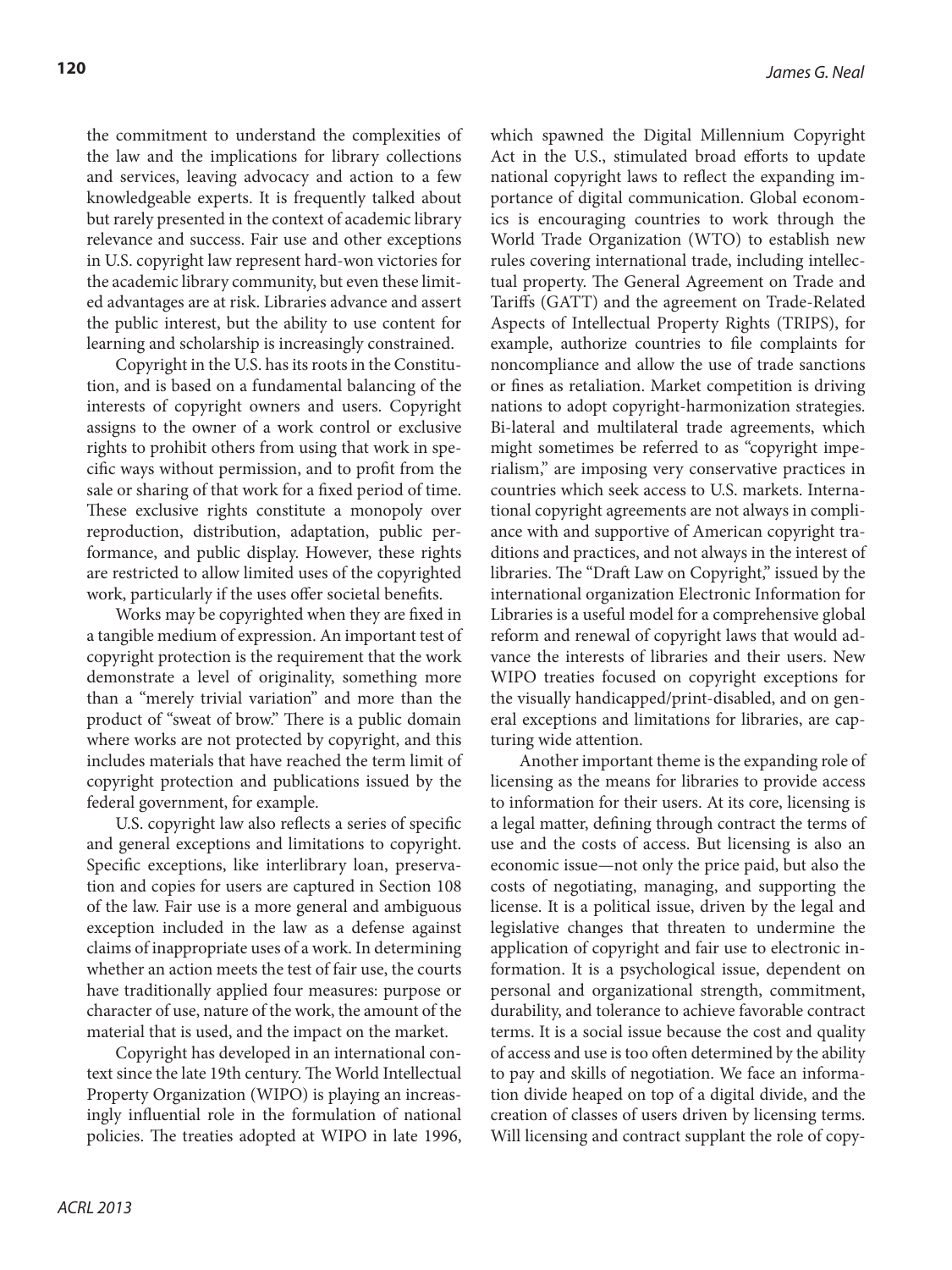right in governing access to information in our nation's libraries?

In October 2011, the U.S. Copyright Office issued *Priorities and Special Projects* for the two-year period through October 2013. This report outlined seventeen priorities and ten special projects, an ambitious agenda "to address current complexities in the copyright system and to prepare for future challenges."

Among the policy priorities and legislative work advanced are the following:

- • Small claims solutions for copyright owners as a counter to the cost of federal litigation. Will this lead to a significant expansion in lawsuits and further chill the use of exceptions and limitations in the law and the application of fair use?
- Mass book digitization, including issues of orphan works and section 108 library and archive exceptions raised by the Google Book Search litigation. Will Google, the participating libraries, the publishers, and authors achieve a viable agreement?
- Rogue websites and the need for legal tools to address online infringement of U.S. works, particularly from overseas. And illegal streaming as a serious threat to copyright owners and U.S. businesses. Will there be continuing efforts to introduce comprehensive intellectual property enforcement legislation to counter piracy?
- Orphan works, when authors cannot be identified and located by users of a copyrighted work. Why can't fair use work?
- Copyright exceptions for libraries, in particular the need to update section 108 to meet the needs of libraries, archives and museums in dealing with born-digital works, digital preservation, and digital conversion.

These ideas were advanced further by Maria Pallante, the Register of Copyrights, in the Manges Lecture delivered at Columbia University on March 4, 2013. In her talk entitled "The Next Great Copyright Act," the Register calls for a "comprehensive review and revision of U.S. copyright law." She observes that in recent years, Congress has made only "minor adjustments or technical corrections," and enacted legislation to address the "problem of piracy in the digital environment" through enhanced civil remedies, criminal sanctions, and federal enforcement.

The Register proceeds to discuss the "major issues" to be addressed in a "forward thinking but flexible" revision: exclusive rights, in particular reproduction, distribution and public performance on the Internet; incidental copies; new enforcement strategies, in particular for illegal streaming; a review of the Digital Millennium Copyright Act, the "best model of future-leaning legislation," including the rulemaking which permits circumvention in cases of non-infringing activity; digital first sale, the ability to transfer copies of creative works without consent of the copyright owner; and exceptions and limitations for libraries and archives, for print-disabled, for online education, and for personal uses.

One theme that weaves through all of these legislative initiatives is the expanding ability of content providers and copyright owners to implement technological controls to manage access to digital works. These technologies have advanced from passive password or IP domain models to more active encryption, invasive self-help, and digital rights management (DRM) systems. The purpose of DRM technology is to control access, and to track and limit use of digital works. By embedding controls in the products, providers can prevent use that is non-infringing under copyright law as well as enforce restrictions that reach far beyond the rights covered in the copyright law. The library community faces the loss of the first sale doctrine which allows for the secondary transfer of works to others, the advancement of pay-per-use models of information dissemination, the creation of limitations that prevent preservation and archiving of works, and the general erosion of fair use. American librarians must be concerned about these technologybased hazards.

Swirling around this legislative agenda has been a series of critically important court cases:

Golan et al. v. Holder: Early in 2012, the Supreme Court held that Section 514 of the Uruguay Round Agreements Act does not exceed Congress's authority under the Copyright Clause, and thus that copyright restoration to foreign works in the U.S. under the Uruguay Rounds Agreement Act (URAA) is not a violation of the First Amendment. The case challenged the constitutionality of copyright restoration in foreign works that were previously in the public domain in the U.S. Plaintiffs argued that the URAA violates the First Amendment insofar as it interferes with the right to keep using works that were exploited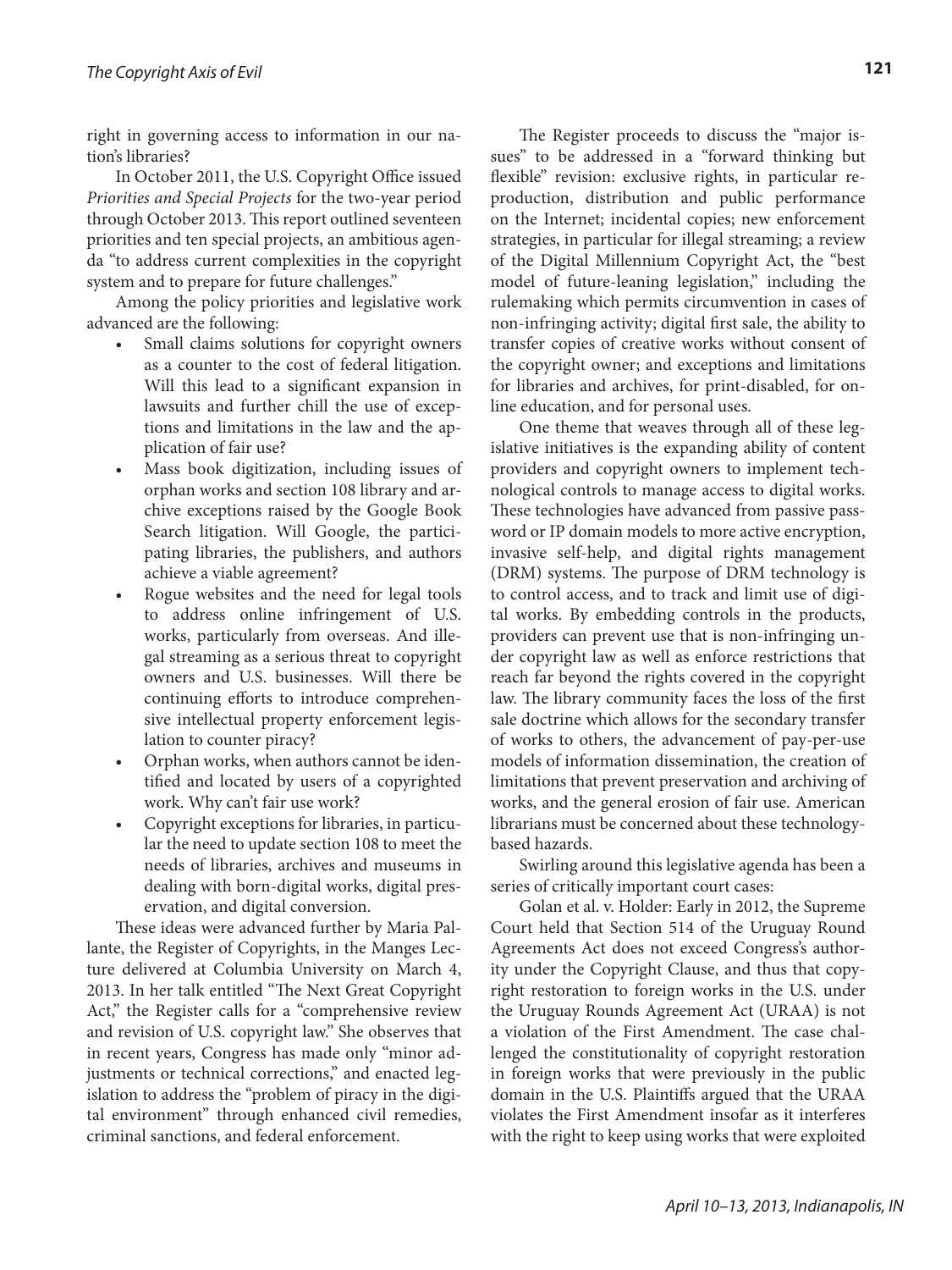when they were in the public domain. The case raised interesting questions pitting U.S. obligations under the Berne Convention against U.S. constitutional law.

Kirtsaeng v. John Wiley & Sons: The U.S. Supreme Court considered whether the first sale doctrine applies only to copies manufactured in the United States. On August 15, 2011 the U.S. Circuit Court of Appeals for the Second Circuit affirmed a lower court ruling that held the first sale doctrine (Section 109 of the U.S. Copyright Act) does not apply to copies manufactured outside of the United States. The appeals court ruled that Kirtsaeng had infringed copyrights by reselling in the U.S. cheaper foreign editions of Wiley textbooks, printed by Wiley Asia, that his family had lawfully purchased in Asia. On March 19, the Court ruled that the first sale doctrine applies to copies of a copyrighted work lawfully made abroad.

Cambridge University Press et al. v. Georgia State University: In May 2012, the judge in the case ruled that there were five infringements of copyright out of 74 claims made by the publishers, involving the use of book chapters for course readings provided to students through e-reserves. The decision clearly favored the University, but it does not provide the hoped-for clarity on the application of fair use to course material in the academic environment.

AIME v. UCLA: The case initially was filed on December 7, 2010 by the Association for Information and Media Equipment (AIME), an educational trade group of video publishers, and one of its members, Ambrose Video Publishing (AVP), against the Regents of the University of California and the Chancellor of UCLA. The plaintiffs alleged that UCLA's practice of streaming digitized video through its course management system constituted copyright infringement. The case is fundamentally about interpretation of contractual terms with respect to streaming as a public performance, but is relevant to the interpretation of fair use and of exclusive rights as they are implicated in streaming. On October 3, 2011 the AIME v. UCLA case was dismissed. However, the court allowed the plaintiffs to file an amended complaint on October 24, 2011. UCLA filed another motion to dismiss, which is now pending before the court.

Authors Guild v. HathiTrust: On September 12, 2011, the Authors Guild, joined by two other authors societies and eight individual authors, filed suit against the HathiTrust and five universities. This is a case about the digitization of copyrighted works that stems from the original Google Print Library Project that commenced in 2004 (which is the subject of a separate lawsuit). The case also concerns the HathiTrust Orphan Works Project. They ask not for monetary damages but for injunctive relief, requesting that the copying, distribution and display of copies cease; that defendants cease to supply Google with copyrighted works to digitize; and that the alleged unauthorized digital copies held by HathiTrust and the five universities be impounded. Attention shifted shortly after the lawsuit was filed to claims of weakness in due diligence procedures in the HathiTrust Orphan Works Project.

It is important to understand the key contextual trends which illustrate the expanding relevance of copyright to the success of academic libraries. Universities and libraries are increasingly focused on customization, the ability to respond to individual needs and preferences, to personalize the educational and information service experiences. Universities and libraries are committed to openness, general and barrier free access to information framed by the rhetoric of open source, open standards, open archives, open knowledge, and open access. Universities and libraries seek a more self service capability, to replicate the ATM capabilities that eliminate the limitations of time, geography and reliance on expert intervention. Universities and libraries are experiencing a state of mutability, a condition of constant change, of hybrid structures and approaches, where consistency and continuity are incessantly challenged. Universities and libraries are focused on productivity, the efficiency of individual and organizational performance. Similarly, they are increasingly concerned about usability, more iterative and more user driven processes of design and development.

Universities and libraries are confronted by heightened levels of assessment, new accountabilities of user satisfaction, success, cost effectiveness, and impact. They are obsessed with issues of the market, the depth and breadth of penetration, diversification and globalization. There is a new philosophy of less strategic planning and more strategic thinking and strategic action, more agility to respond to opportunities quickly, more alignment of resources with priorities. This means a heightened capacity for business planning, for translating vision to action, for moving from concept to product, for thinking about risk capital and sustainability. This means more focus on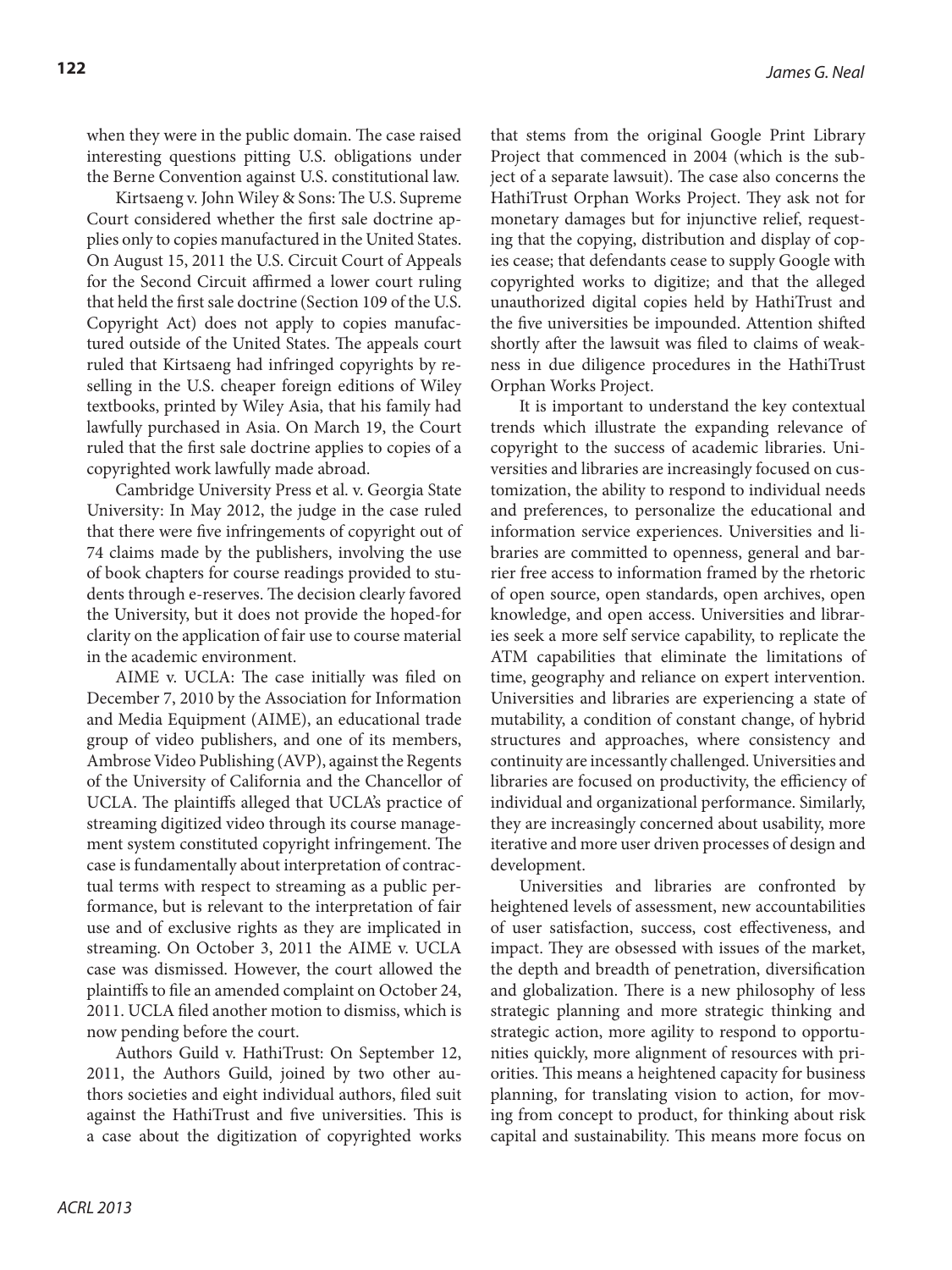competition for people, for resources, for political attention, for rankings, and for visibility. And finally, universities and libraries are obsessed with resource development, with fundraising and grants, and with tapping new internal and external capacities for funds that leverage assets, and rewarding entrepreneurial and technology and intellectual property transfer capabilities. These ten key trends set a framework for understanding the changing academy and its increasingly schizophrenic relationship with copyright policy and practice as both creator and consumer.

Academic research libraries are focused on serving their users, their students, faculty and researchers, through collections of quality and relevance, responsive and effective services, and innovative applications of technology. Academic libraries sustain a core set of responsibilities: information selection (choosing), information acquisition (getting), information synthesis (organizing), information navigation (discovering), information dissemination (delivering), information interpretation (assisting), information understanding (educating), information use (applying), and information archiving (preserving). Academic libraries are also assuming new roles as traditional boundaries shift. Libraries are learning how to be better consumers, often negotiating and licensing content and software collectively. Libraries are aggressive intermediaries and aggregators of information, and, as publishers, are creating new innovative modes of scholarly communication. Libraries are partnering with faculty to expand their educational involvement beyond traditional bibliographic instruction, and to advance operational investigations as research-anddevelopment organizations. Libraries are also increasingly successful information policy advocates seeking through political relationships to influence national and global laws and legislation and to advance the public and scholarly interest.

These expectations point increasingly to a library that is free of time and space, defined by a combination of local resources and external connections, by the ability to put users in touch with the information and tools that they need when and where they need it. But this virtuality demands the virtuoso library, with the essential subject, language, technology, and professional expertise to serve teaching, learning, and research. It also requires the virtuous library, with the means and commitment to share resources and capabilities, and to collaborate widely. Cooperation

is part of the professional DNA of research libraries, a constant for service, success, and survival. But the larger view of the research library as an independent and self-sustaining organization, sharing on the margins, must be set aside. The tradition of cooperation must be replaced by a new spirit and reality of radical collaboration, new and energetic relationships and combinations among libraries and with the private sector. And copyright often is a barrier to advancing this vision.

Emerson once said "sometimes a scream is better than a thesis". The library community faces the desperate need to shed its political virginity and get to the front lines of the conflict which lies ahead. It will be "hard ball." The hallmark of the system is balance, its culture is trust, its target is the public interest that copyright owners and libraries both serve. Fair use is not civil disobedience. Perhaps as the Committee for Economic Development noted in its 2004 publication "Promoting Innovation and Economic Growth: The Special Problem of Digital Intellectual Property," we have reached the limit of legislative and regulatory action in the new environment, and we are undermining rather than promoting innovation. Perhaps we need new business models to exploit digital distribution and new economic tools to promote the public domain. Perhaps as the Computer and Communications Industry Association reported in its 2007 report "Fair Use in the U.S. Economy: Economic Contribution of Industries Relying on Fair Use," copyright exceptions fuel economic growth and are integral to education and research.

Important and sometimes surprising thinking and action on copyright-related arenas cut across the political spectrum. On February 22, 2013, the White House released a memorandum on "Increasing Access to the Results of Federally Funded Scientific Research." It raised challenging issues in the higher education community on the peer-reviewed journal literature, on digital research data, and on public access to copyrighted works. The key points:

Federal agencies with annual research and development budgets of \$100 million or more are to provide the public with free and unlimited online access to the results of federally funded research—including both unclassified articles and digital data. Note that some agencies that do not meet this threshold have contacted the White House about implement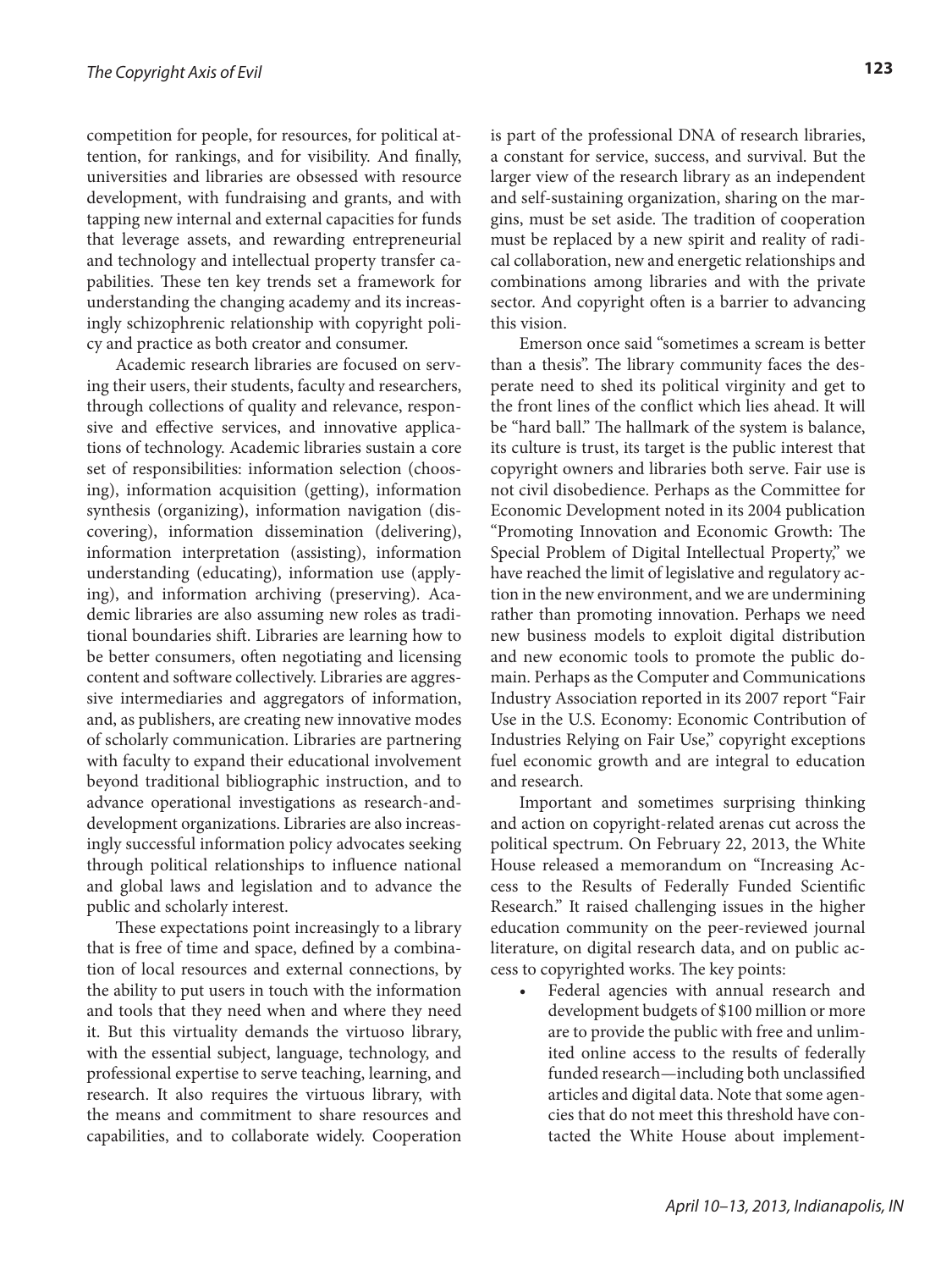ing such plans, so the number of agencies is growing.

- Each agency is required to develop a plan and submit the draft plan to OSTP, in coordination with OMB, within 6 months of publication of this White House memorandum.
- Research manuscripts arising from publicly funded research are to be made available using 12 months as a guide after publication in a peer-reviewed scholarly journal.
- Each agency plan will include a number of elements, such as:
	- how best to leverage existing archives where appropriate;
	- how to optimize search, archival, and dissemination features that promote accessibility;
	- how to enhance and ensure interoperability and long-term stewardship of the results of federally funded research;
	- issue guidance notifying grantees of new requirements and more.
- Agency plans should be developed in consultation with stakeholders.
- Federally funded research results can be maintained in repositories managed by a federal agency, library, publisher, or other party.
- Federal grantees and contractors shall include data management plans in their grants as appropriate. These plans should include the costs of data management and encourage the deposit of data in publicly accessible databases where appropriate.

On November 16, 2012, the Republican Study Committee released a policy brief entitled "Three Myths about Copyright Law and Where to Start to Fix It." It argues: "Today's legal regime of copyright law is seen by many as a form of corporate welfare that hurts innovation and hurts the consumer. It is a system that picks winners and losers, and the losers are new industries that could generate new wealth and added value. We frankly may have no idea how it actually hurts innovation, *because we don't know what isn't able to be produced as a result of our current system* (emphasis in original)." What are the three myths?: The purpose of copyright is to compensate the creator of the content. Copyright is free market capitalism at work. The current copyright legal regime leads to the greatest innovation and productivity.

The Republican study proceeds to identify areas where the U.S. copyright law has created harmful effects: slowing the creation of an innovative remix industry, hampering scientific inquiry, stifling the creation of a digital public library, discouraging added-value industries, and penalizing legitimate journalism and oversight. The brief concludes four recommendations: reform of statutory damages, expansion of fair use, punishing of false copyright claims, and heavily limiting the terms for copyright.

A recent book, *Copyright Unbalanced: From Incentive to Excess* (George Mason University, Mercatus Center, 2012), raises the question: Why Should Conservatives and Libertarians Be Skeptical of Congress's Copyright Regime? The answers: Congressional inability to develop rational policy, the questionable economic benefits produced by stronger copyright protection, the clear negative impact on innovation, and the unwarranted criminal prosecution of even minor infringements. The editor, Jerry Brito, argues that in the case of copyright, Congress has abdicated its responsibility to represent the public interest, but has turned over the responsibility of crafting copyright law to the representatives of copyright-affected industries and has allowed lobbyists to write the copyright laws. Thus copyright is a dysfunctional and outof-control government program, granting subsidies and privileges to special interests.

What is the library action agenda on copyright? I would suggest the following priorities for arming this community:

- be knowledgeable resources for their communities, sources of accurate and current information about copyright
- aggressively advocate through political action for the public interest
- educate their users to respect copyright and to practice responsible use of copyrighted works
- exploit fair use and exceptions to copyright to the extent possible by taking responsible risks
- document the impact of changes in copyright laws on their ability to serve users
- effectively negotiate licenses to achieve terms that advance and not erode fair use and exceptions
- use their economic clout to influence the information marketplace
- use their community clout to influence the